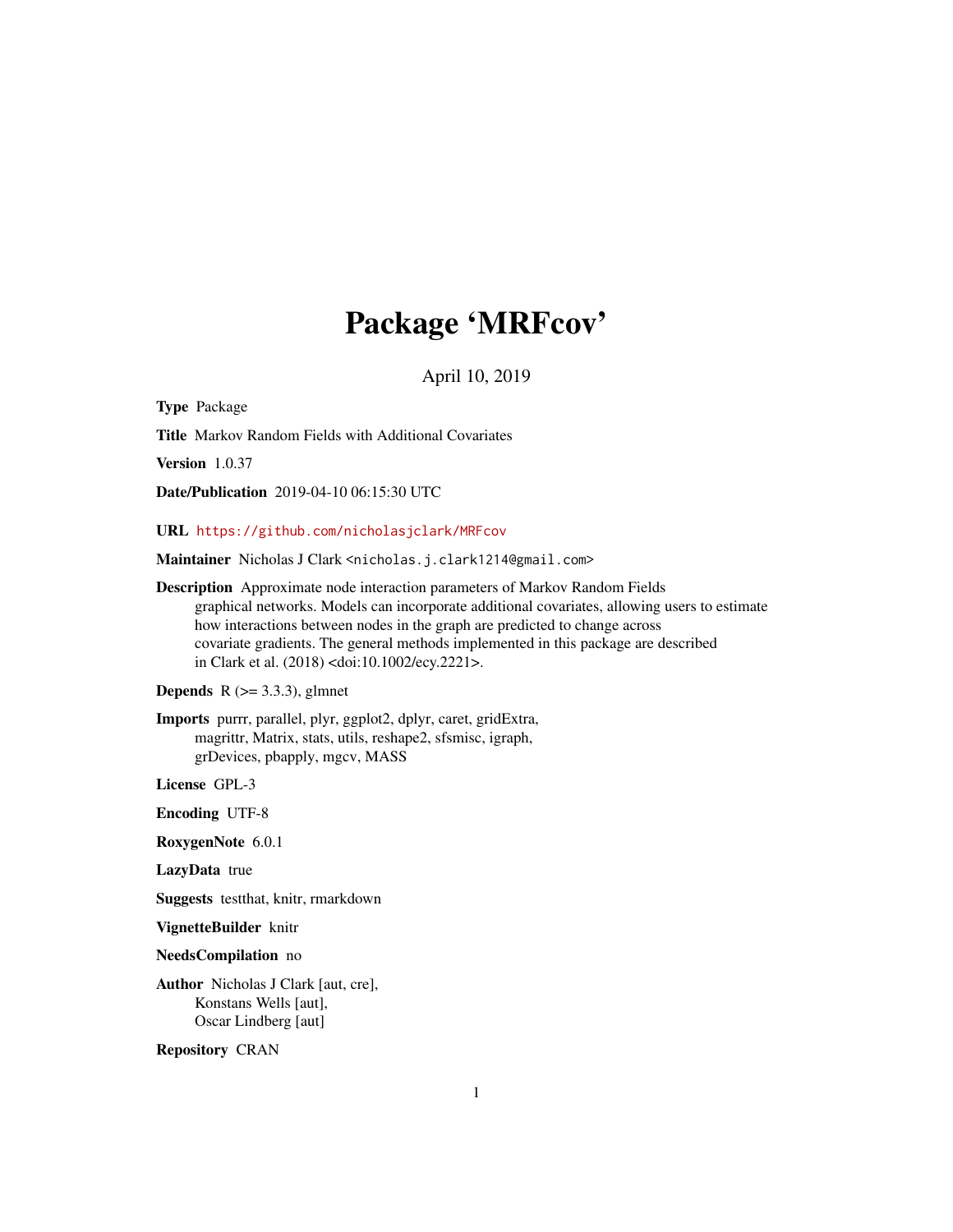# <span id="page-1-0"></span>R topics documented:

| Index | 18 |
|-------|----|
|       |    |

Bird.parasites *Blood parasite occurrences in New Caledonian birds.*

#### Description

A dataset containing binary occurrences of four blood parasite species in New Caledonian birds. The first four variables represent the parasite occurrences and the last variable is a scaled continuous covariate representing host relative abundance.

#### Usage

Bird.parasites

#### Format

A data frame with 449 rows and 5 variables:

Hzosteropis binary occurrence of *Haemoproteus zosteropis*

Hkillangoi binary occurrence of *Haemoproteus killangoi*

Plas binary occurrence of *Plasmdodium* species

Microfilaria binary occurrence of Microfilaria species

scale.prop.zos scaled numeric variable representing relative abundance of *Zosterops* host species

#### Source

<http://dx.doi.org/10.5061/dryad.pp6k4>

### References

Clark, N.J., Wells, K., Dimitrov, D. & Clegg, S.M. (2016) Co-infections and environmental conditions drive the distributions of blood parasites in wild birds. Journal of Animal Ecology, 85, 1461-1470.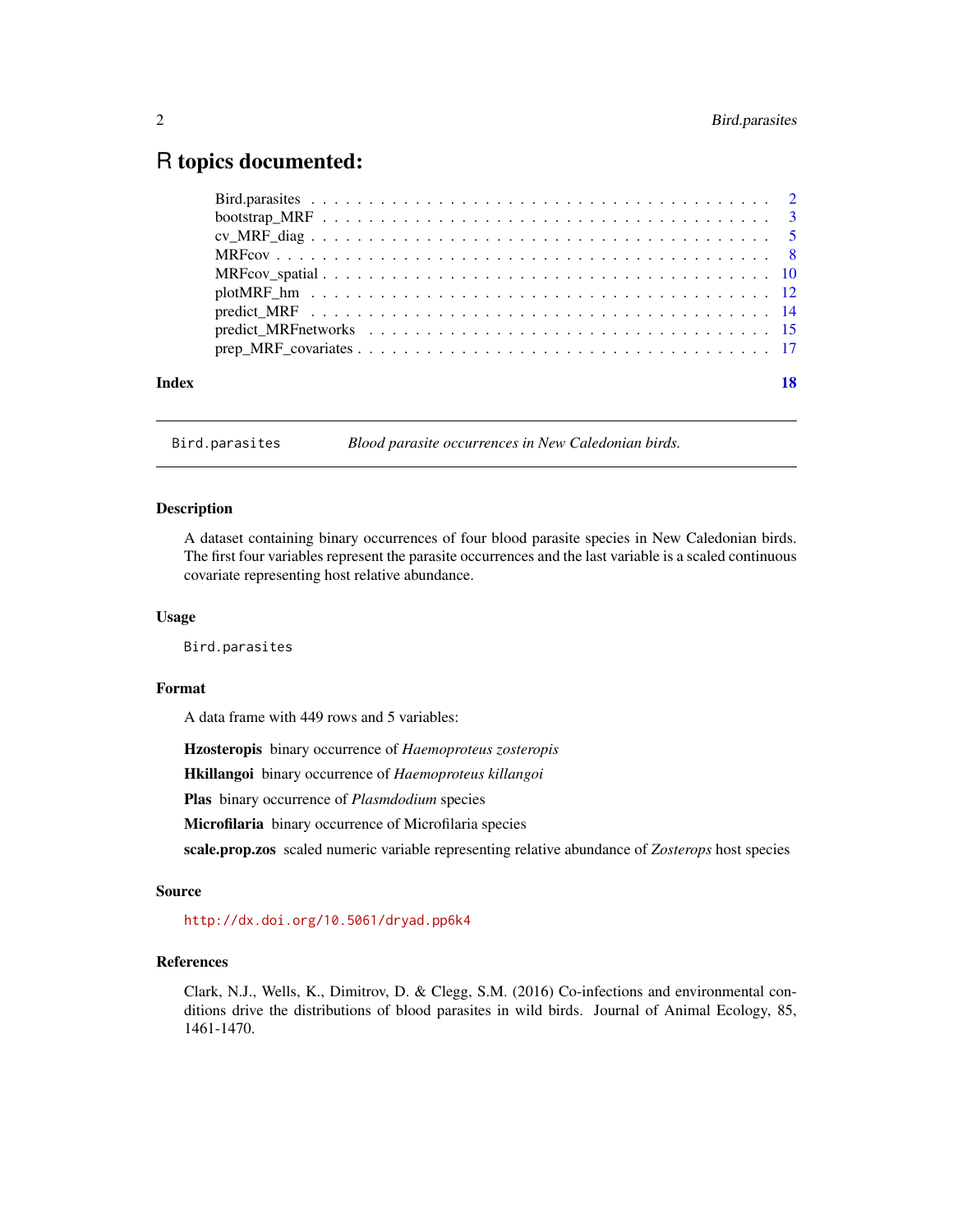<span id="page-2-1"></span><span id="page-2-0"></span>

### Description

This function runs [MRFcov](#page-7-1) models multiple times to capture uncertainty in parameter esimates. The dataset is shuffled and missing values (if found) are imputed in each bootstrap iteration.

## Usage

```
bootstrap_MRF(data, n_bootstraps, sample_seed, symmetrise, n_nodes, n_cores,
 n_covariates, family, sample_prop, spatial = FALSE, coords = NULL)
```

| data         | Dataframe. The input data where the n_nodes left-most variables are variables<br>that are to be represented by nodes in the graph. Note that NA's are allowed for<br>covariates. If present, these missing values will be imputed from the distribution<br>rnorm(mean = $\theta$ , sd = 1), which assumes that all covariates are scaled and<br>centred (i.e. by using the function scale or similar) |
|--------------|-------------------------------------------------------------------------------------------------------------------------------------------------------------------------------------------------------------------------------------------------------------------------------------------------------------------------------------------------------------------------------------------------------|
| n_bootstraps | Positive integer. Represents the total number of bootstrap samples to test. De-<br>fault is 100.                                                                                                                                                                                                                                                                                                      |
| sample_seed  | Numeric. Used as the seed value for generating bootstrap replicates, allowing<br>users to generate replicated datasets on different systems. Default is a random<br>seed                                                                                                                                                                                                                              |
| symmetrise   | The method to use for symmetrising corresponding parameter estimates (which<br>are taken from separate regressions). Options are min (take the coefficient with<br>the smallest absolute value), max (take the coefficient with the largest absolute<br>value) or mean (take the mean of the two coefficients). Default is mean                                                                       |
| n_nodes      | Positive integer. The index of the last column in data which is represented by<br>a node in the final graph. Columns with index greater than n_nodes are taken<br>as covariates. Default is the number of columns in data, corresponding to no<br>additional covariates                                                                                                                               |
| n_cores      | Integer. The number of cores to spread the job across using makePSOCKcluster.<br>Default is 1 (no parallelisation)                                                                                                                                                                                                                                                                                    |
| n_covariates | Positive integer. The number of covariates in data, before cross-multiplication.<br>Default is $ncol(data) - n\_nodes$                                                                                                                                                                                                                                                                                |
| family       | The response type. Responses can be quantitative continuous (family = $"gaussian"$ ),<br>non-negative counts (family = "poisson") or binomial 1s and 0s (family = "binomial")                                                                                                                                                                                                                         |
| sample_prop  | Positive probability value indicating the proportion of rows to sample from data<br>in each bootstrap iteration. Default is no subsampling (sample_prop == $1$ )                                                                                                                                                                                                                                      |
| spatial      | Logical. If TRUE, spatial MRF/CRF models are bootstrapped using MRFcov_spatial.<br>Note, GPS coordinates must be supplied as coords for spatial models to be run.                                                                                                                                                                                                                                     |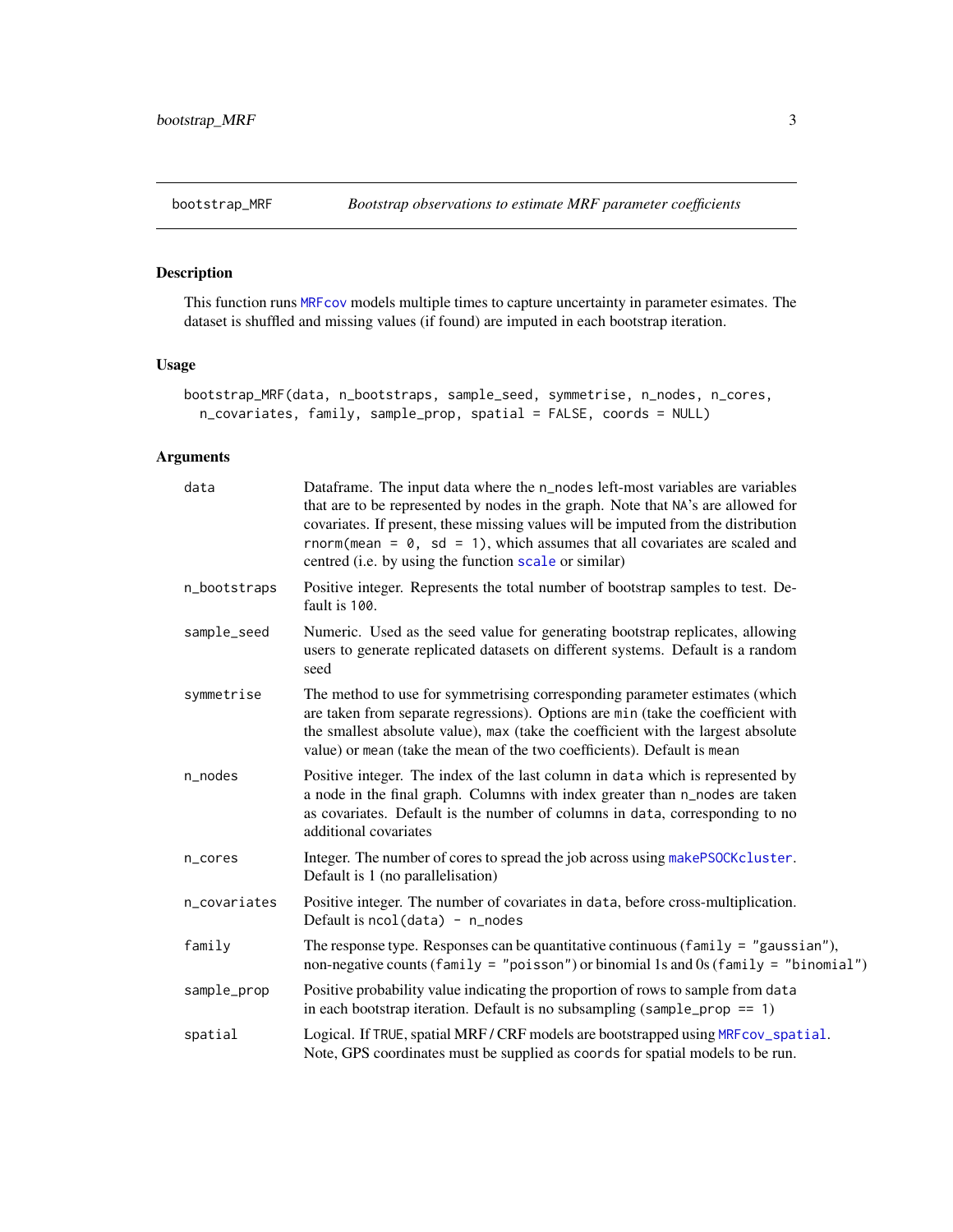<span id="page-3-0"></span>

|        | Smoothed spatial splines will be included in each node-wise regression as co-                                                                                                                                                        |
|--------|--------------------------------------------------------------------------------------------------------------------------------------------------------------------------------------------------------------------------------------|
|        | variates. This ensures resulting node interaction parameters are estimated after                                                                                                                                                     |
|        | accounting for possible spatial autocorrelation. Note that interpretation of spa-                                                                                                                                                    |
|        | tial autocorrelation is difficult, and so it is recommended to compare predictive<br>capacities spatial and non-spatial CRFs through the predict_MRF function                                                                        |
| coords | A two-column dataframe (with $nrow(cords) == nrow(data)$ ) representing<br>the spatial coordinates of each observation in data. Ideally, these coordinates<br>will represent Latitude and Longitude GPS points for each observation. |

#### Details

MRFcov models are fit via cross-validation using [cv.glmnet](#page-0-0). For each model, the data is bootstrapped by shuffling row observations and fitting models to a subset of observations to account for uncertainty in parameter estimates. Parameter estimates from the set of bootstrapped models are summarised to present means and confidence intervals (as 95 percent quantiles).

#### Value

A list containing:

- direct\_coef\_means: dataframe containing mean coefficient values taken from all bootstrapped models across the iterations
- direct\_coef\_upper90 and direct\_coef\_lower90: dataframes containing coefficient 95 percent and 5 percent quantiles taken from all bootstrapped models across the iterations
- indirect\_coef\_mean: list of symmetric matrices (one matrix for each covariate) containing mean effects of covariates on pairwise interactions
- mean\_key\_coefs: list of matrices of length n\_nodes containing mean covariate coefficient values and their relative importances (using the formula  $x^2$  / sum ( $x^2$ ) taken from all bootstrapped models across iterations. Only coefficients with mean relative importances >0.01 are returned. Note, relative importance are only useful if all covariates are on a similar scale.
- mod\_type: A character stating the type of model that was fit (used in other functions)
- mod\_family: A character stating the family of model that was fit (used in other functions)
- poiss\_sc\_factors: A vector of the square-root mean scaling factors used to standardise poisson variables (only returned if family = "poisson")

#### See Also

[MRFcov](#page-7-1), [MRFcov\\_spatial](#page-9-1), [cv.glmnet](#page-0-0)

```
data("Bird.parasites")
# Perform 2 quick bootstrap replicates using 70% of observations
bootedCRF <- bootstrap_MRF(data = Bird.parasites,
                          n\_nodes = 4,
                          family = 'binomial',
```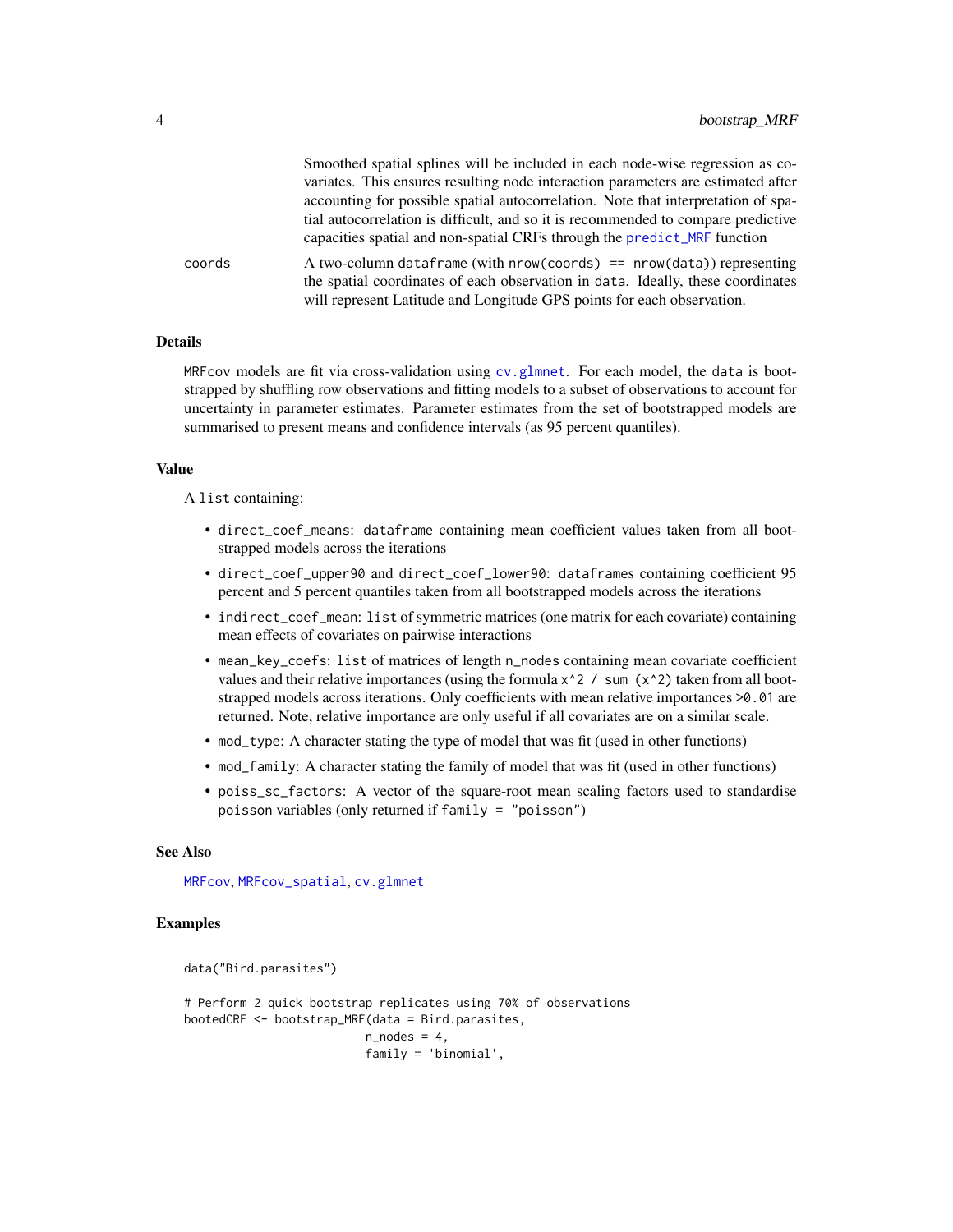```
sample\_prop = 0.7,
                          n_bootstraps = 2)
# Small example of using spatial coordinates for a spatial CRF
Latitude <- sample(seq(120, 140, length.out = 100), nrow(Bird.parasites), TRUE)
Longitude <- sample(seq(-19, -22, length.out = 100), nrow(Bird.parasites), TRUE)
coords <- data.frame(Latitude = Latitude, Longitude = Longitude)
bootedSpatial <- bootstrap_MRF(data = Bird.parasites, n_nodes = 4,
                             family = 'binomial',
                             spatial = TRUE,coords = coords,
                             sample\_prop = 0.5,
                             n_bootstraps = 2)
```
<span id="page-4-2"></span>cv\_MRF\_diag *MRF cross validation and assessment of predictive performance*

#### <span id="page-4-1"></span>**Description**

cv\_MRF\_diag runs cross validation of [MRFcov](#page-7-1) models and tests predictive performance.

cv\_MRF\_diag\_rep fits a single node-optimised model and test's this model's predictive performance across multiple test subsets of the data.

cv\_MRF\_diag\_rep\_spatial fits a single node-optimised spatial model and test's this model's predictive performance across multiple test subsets of the data.

All cv\_MRF functions assess model predictive performance and produce either diagnostic plots or matrices of predictive metrics.

#### Usage

```
cv_MRF_diag(data, symmetrise, n_nodes, n_cores, sample_seed, n_folds,
  n_fold_runs, n_covariates, compare_null, family, plot = TRUE, cached_model,
  cached_predictions, mod_labels = NULL)
cv_MRF_diag_rep(data, symmetrise, n_nodes, n_cores, sample_seed, n_folds,
  n_fold_runs, n_covariates, compare_null, family, plot = TRUE)
```
cv\_MRF\_diag\_rep\_spatial(data, coords, symmetrise, n\_nodes, n\_cores, sample\_seed, n\_folds, n\_fold\_runs, n\_covariates, compare\_null, family, plot = TRUE)

#### Arguments

data Dataframe. The input data where the n\_nodes left-most variables are variables that are to be represented by nodes in the graph. Note that NA's are allowed for covariates. If present, these missing values will be imputed from the distribution rnorm(mean =  $\theta$ , sd = 1), which assumes that all covariates are scaled and centred (i.e. by using the function [scale](#page-0-0) or similar)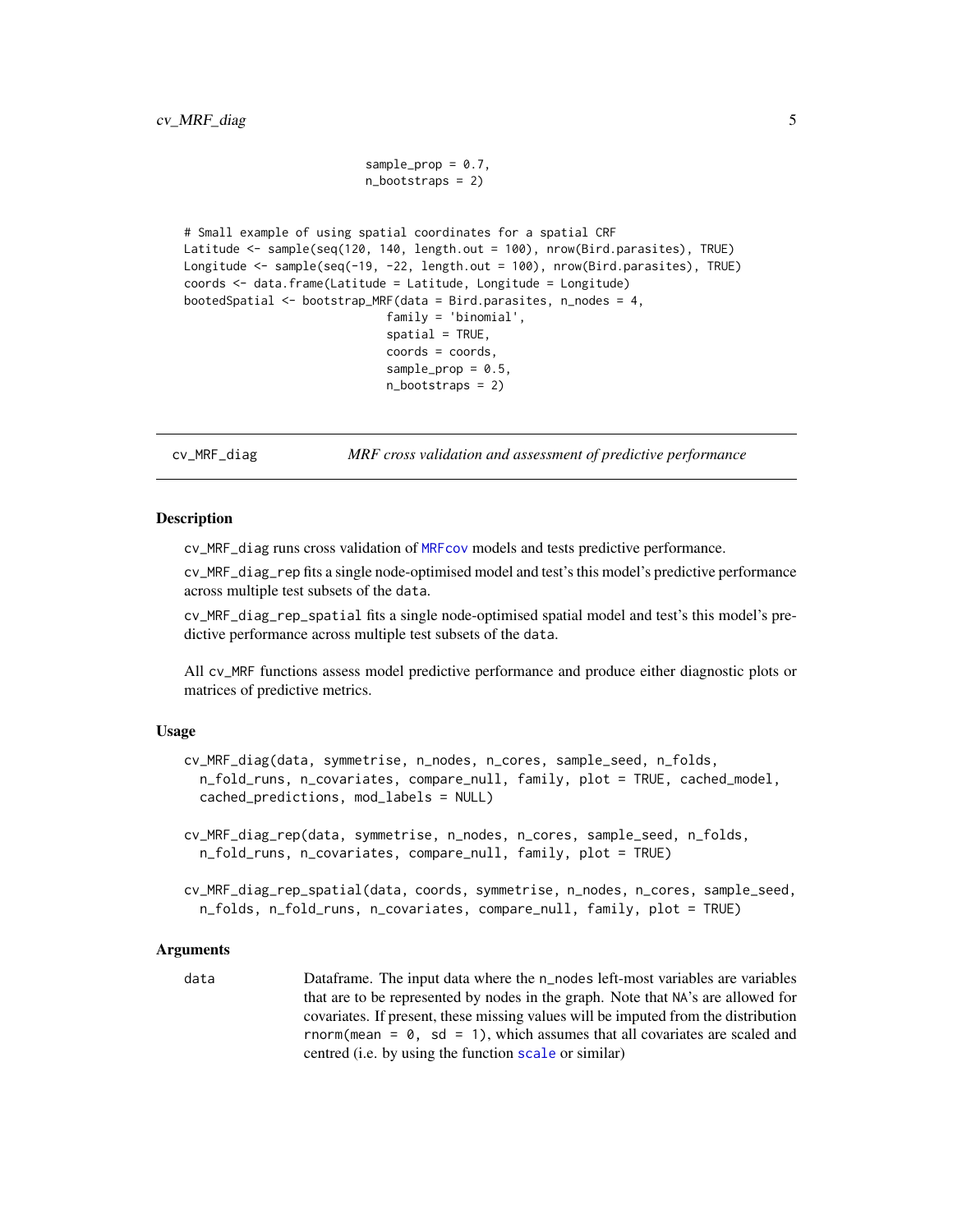<span id="page-5-0"></span>

| symmetrise         | The method to use for symmetrising corresponding parameter estimates (which<br>are taken from separate regressions). Options are min (take the coefficient with<br>the smallest absolute value), max (take the coefficient with the largest absolute<br>value) or mean (take the mean of the two coefficients). Default is mean |
|--------------------|---------------------------------------------------------------------------------------------------------------------------------------------------------------------------------------------------------------------------------------------------------------------------------------------------------------------------------|
| n_nodes            | Positive integer. The index of the last column in data which is represented by<br>a node in the final graph. Columns with index greater than n_nodes are taken<br>as covariates. Default is the number of columns in data, corresponding to no<br>additional covariates                                                         |
| n_cores            | Positive integer. The number of cores to spread the job across using makePSOCKcluster.<br>Default is 1 (no parallelisation)                                                                                                                                                                                                     |
| sample_seed        | Numeric. This seed will be used as the basis for dividing data into folds. Default<br>is a random seed between 1 and 100000                                                                                                                                                                                                     |
| n_folds            | Integer. The number of folds for cross-validation. Default is 10                                                                                                                                                                                                                                                                |
| n_fold_runs        | Integer. The number of total training runs to perform. During each run, the<br>data will be split into n_folds folds and the observed data in each fold will be<br>compared to their respective predictions. Defaults to n_folds                                                                                                |
| n_covariates       | Positive integer. The number of covariates in data, before cross-multiplication                                                                                                                                                                                                                                                 |
| compare_null       | Logical. If TRUE, null models will also be run and plotted to assess the influence<br>of including covariates on model predictive performance. Default is FALSE                                                                                                                                                                 |
| family             | The response type. Responses can be quantitative continuous (family = "gaussian"),<br>non-negative counts (family = "poisson") or binomial 1s and 0s (family = "binomial").                                                                                                                                                     |
| plot               | Logical. If TRUE, ggplot2 objects are returned. If FALSE, the prediction metrics<br>are returned as a matrix. Default is TRUE                                                                                                                                                                                                   |
| cached_model       | Used by function cv_MRF_diag_rep to store an optimised model and prevent<br>unneccessary replication of node-optimised model fitting                                                                                                                                                                                            |
| cached_predictions |                                                                                                                                                                                                                                                                                                                                 |
|                    | Used by function cv_MRF_diag_rep to store predictions from optimised models<br>and prevent unneccessary replication                                                                                                                                                                                                             |
| mod_labels         | Optional character string of labels for the two models being compared (if compare null $==$ TRUE)                                                                                                                                                                                                                               |
| coords             | A two-column dataframe (with $nrow(cords) == nrow(data)$ ) representing<br>the spatial coordinates of each observation in data. Ideally, these coordinates<br>will represent Latitude and Longitude GPS points for each observation.                                                                                            |

#### Details

Node-optimised models are fitted using [cv.glmnet](#page-0-0), and these models is used to predict data test subsets. Test and training data subsets are created using [createFolds](#page-0-0).

To account for uncertainty in parameter estimates and in random fold generation, it is recommended to perform cross-validation multiple times (by controlling the n\_fold\_runs argument) using cv\_MRF\_diag\_rep to supply a single cached model and that model's predictions. This is useful for optimising a single model (using [cv.glmnet](#page-0-0)) and testing this model's predictive performance across many test subsets. Alternatively, one can run cv\_MRF\_diag many times to fit different models in each iteration. This will be slower but technically more sound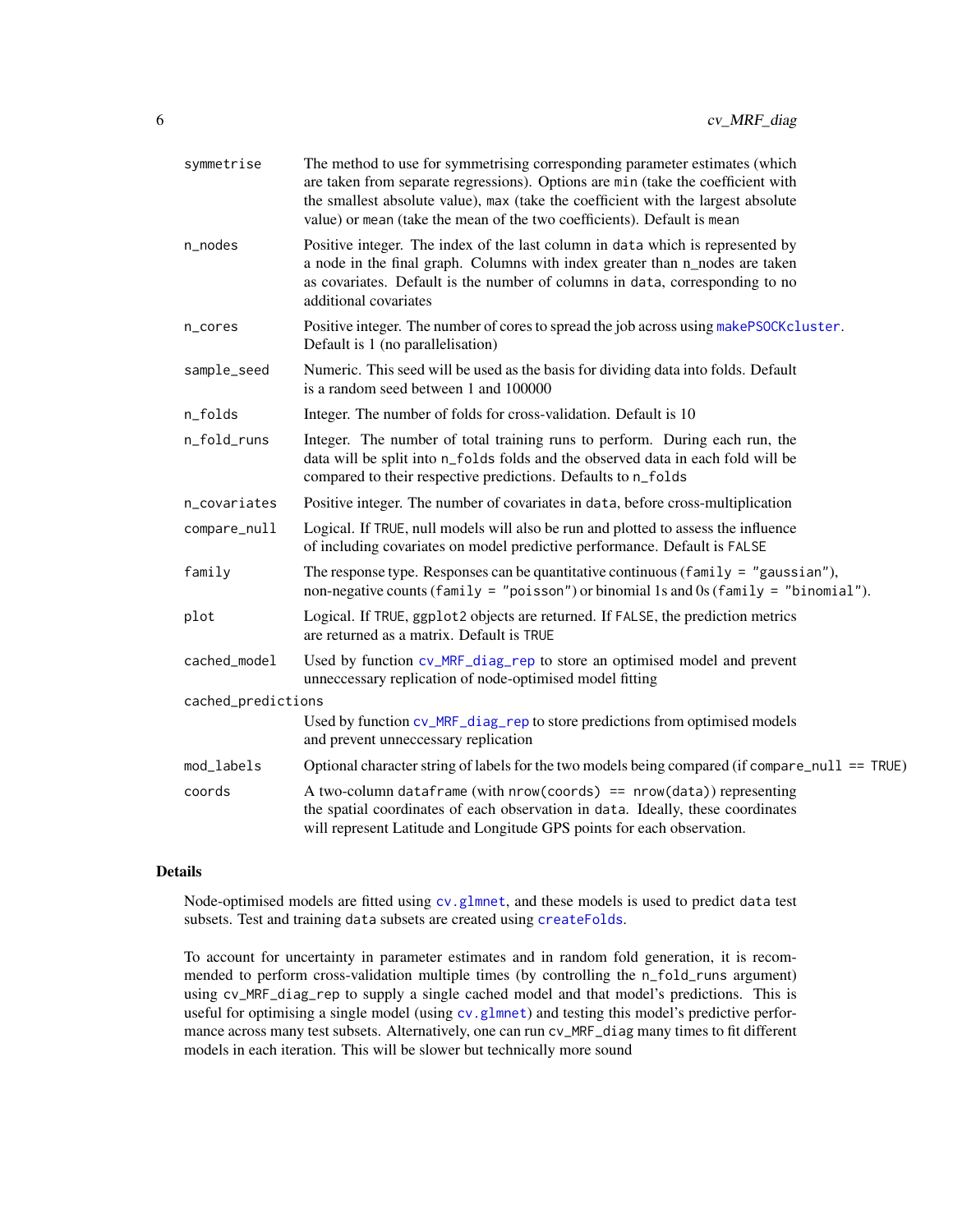#### <span id="page-6-0"></span>Value

If plot = TRUE, a ggplot2 object is returned. This will be a plot containing boxplots of predictive metrics across test sets using the optimised model (see [cv.glmnet](#page-0-0) for further details of lambda1 optimisation). If plot = FALSE, a matrix of prediction metrics is returned.

#### References

Clark, NJ, Wells, K and Lindberg, O. Unravelling changing interspecific interactions across environmental gradients using Markov random fields. (2018). Ecology doi: 10.1002/ecy.2221 [Full text](http://nicholasjclark.weebly.com/uploads/4/4/9/4/44946407/clark_et_al-2018-ecology.pdf) [here.](http://nicholasjclark.weebly.com/uploads/4/4/9/4/44946407/clark_et_al-2018-ecology.pdf)

#### See Also

[MRFcov](#page-7-1), [predict\\_MRF](#page-13-1), [cv.glmnet](#page-0-0)

```
data("Bird.parasites")
# Generate boxplots of model predictive metrics
cv_MRF_diag(data = Bird.parasites, n_nodes = 4,
           n_cores = 3, family = 'binomial')
# Generate boxplots comparing the CRF to an MRF model (no covariates)
cv_MRF_diag(data = Bird.parasites, n_nodes = 4,
           n_cores = 3, family = 'binomial',
           compare_null = TRUE)
# Replicate 10-fold cross-validation 100 times
cv.preds <- cv_MRF_diag_rep(data = Bird.parasites, n_nodes = 4,
                           n_cores = 3, family = 'binomial',
                           compare\_null = TRUE,plot = FALSE, n_fold_runs = 100)
# Plot model sensitivity and % true predictions
library(ggplot2)
gridExtra::grid.arrange(
 ggplot(data = cv.preds, aes(y = mean_sensitivity, x = model)) +geom_bexplot() + theme(axis.text.x = ggplot2::element_blank()) +\text{labs}(x = \text{''}),ggplot(data = cv.preds, aes(y = mean_tot_pred, x = model)) +geom_boxplot(),
       ncol = 1,
 heights = c(1, 1))
# Create some sample Poisson data with strong correlations
cov <- rnorm(500, 0.2)
cov2 \le rnorm(500, 4)sp.2 <- ceiling(rnorm(500, 1)) + (cov * 2)
sp.2[sp.2 < 0] <- 0
poiss.dat <- data.frame(sp.1 = ceiling(rnorm(500, 1) + cov2 * 1.5),
```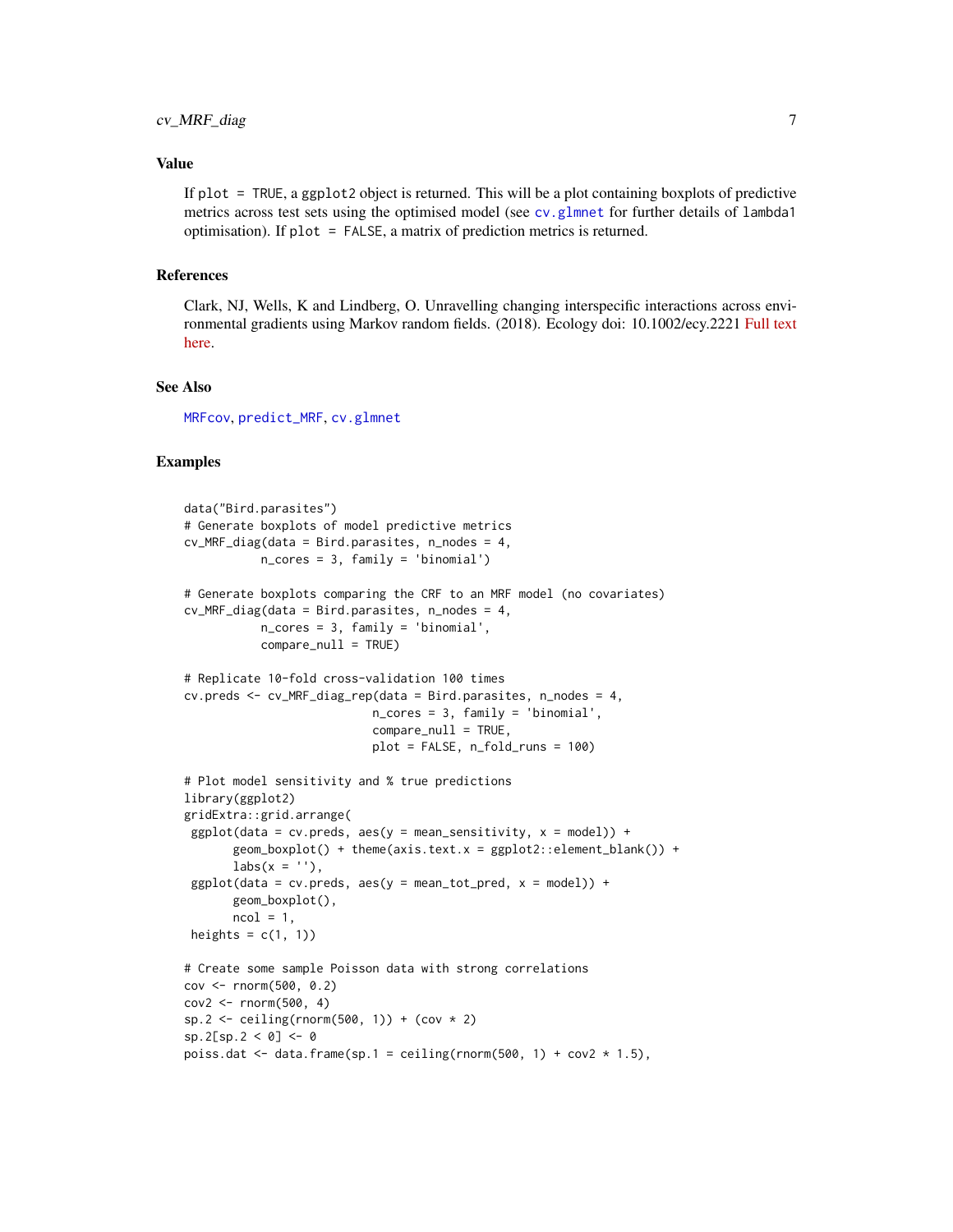#### 8 MRFcov

```
sp.2 = sp.2, sp.3 = (sp.2 * 2) + ceiling(rnorm(500, 0.1)))poiss.dat[poiss.dat < 0] <- 0
poiss.dat$cov <- cov
poiss.dat$cov2 <- cov2
# A CRF should produce a better fit (lower deviance, lower MSE)
cvMRF.poiss <- cv_MRF_diag(data = poiss.dat, n_nodes = 3,
                         n_folds = 10,
                          family = 'poisson',
                          compare_null = TRUE, plot = TRUE)
```
<span id="page-7-1"></span>

MRFcov *Markov Random Fields with covariates*

#### Description

This function is the workhorse of the MRFcov package, running separate penalized regressions for each node to estimate parameters of Markov Random Fields (MRF) graphs. Covariates can be included (a class of models known as Conditional Random Fields; CRF), to estimate how interactions between nodes vary across covariate magnitudes.

#### Usage

```
MRFcov(data, symmetrise, prep_covariates, n_nodes, n_cores, n_covariates,
  family, bootstrap = FALSE)
```

| data            | A dataframe. The input data where the n_nodes left-most variables are vari-<br>ables that are to be represented by nodes in the graph                                                                                                                                                                                           |
|-----------------|---------------------------------------------------------------------------------------------------------------------------------------------------------------------------------------------------------------------------------------------------------------------------------------------------------------------------------|
| symmetrise      | The method to use for symmetrising corresponding parameter estimates (which<br>are taken from separate regressions). Options are min (take the coefficient with<br>the smallest absolute value), max (take the coefficient with the largest absolute<br>value) or mean (take the mean of the two coefficients). Default is mean |
| prep_covariates |                                                                                                                                                                                                                                                                                                                                 |
|                 | Logical. If TRUE, covariate columns will be cross-multiplied with nodes to prep<br>the dataset for MRF models. Note this is only useful when additional covariates<br>are provided. Therefore, if $n\_nodes < neol(data)$ , default is TRUE. Otherwise,<br>default is FALSE. See prep_MRF_covariates for more information       |
| n_nodes         | Positive integer. The index of the last column in data which is represented by<br>a node in the final graph. Columns with index greater than n_nodes are taken<br>as covariates. Default is the number of columns in data, corresponding to no<br>additional covariates                                                         |
| n_cores         | Positive integer. The number of cores to spread the job across using makePSOCKcluster.<br>Default is 1 (no parallelisation)                                                                                                                                                                                                     |

<span id="page-7-0"></span>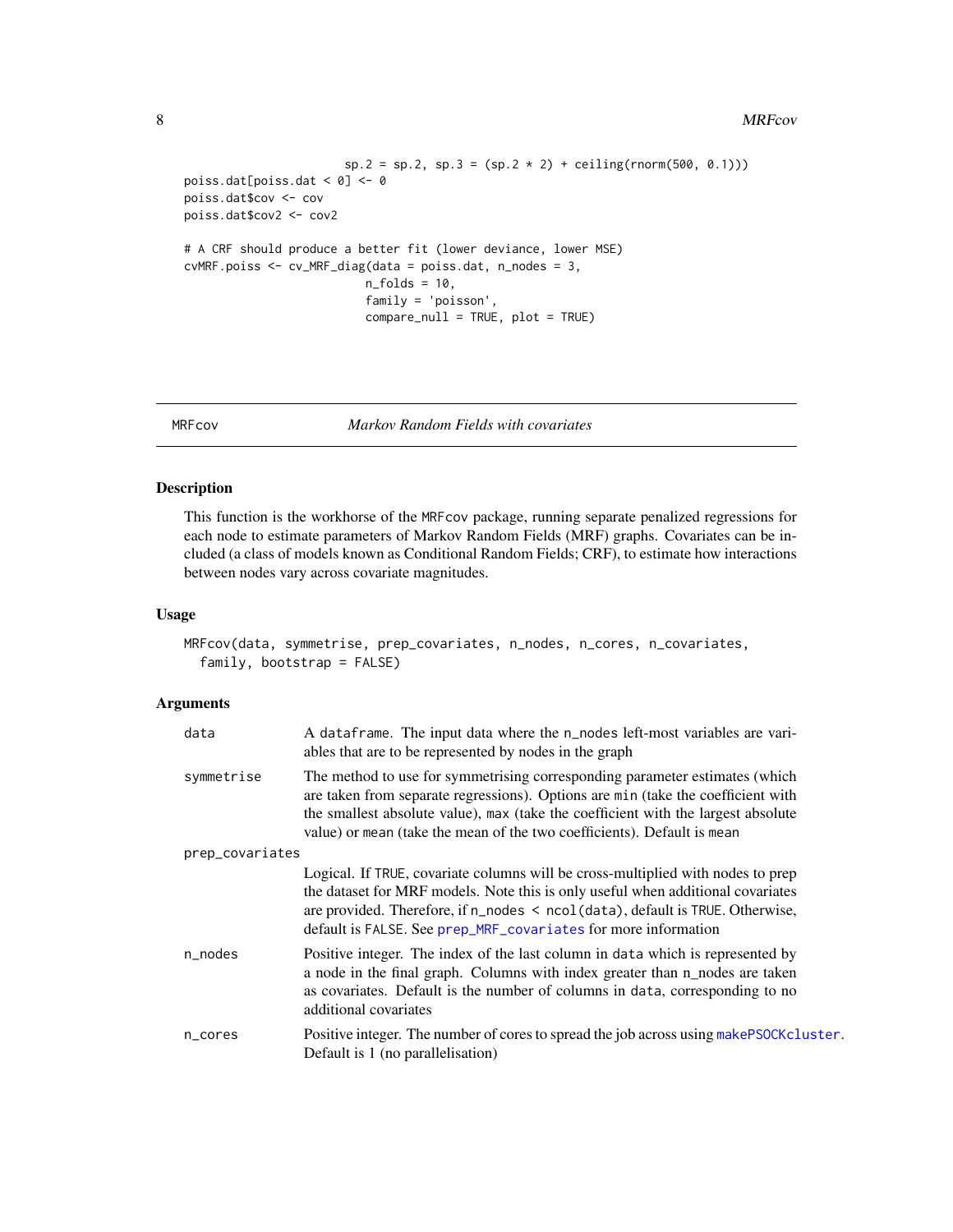#### <span id="page-8-0"></span>MRFcov 9

| n_covariates | Positive integer. The number of covariates in data, before cross-multiplication.<br>Default is $ncol(data) - n\_nodes$                                                                                                                                                                                                                                                                                                                                                                                                                                                                                                                                                                                                                                                                                                                                                                                                |
|--------------|-----------------------------------------------------------------------------------------------------------------------------------------------------------------------------------------------------------------------------------------------------------------------------------------------------------------------------------------------------------------------------------------------------------------------------------------------------------------------------------------------------------------------------------------------------------------------------------------------------------------------------------------------------------------------------------------------------------------------------------------------------------------------------------------------------------------------------------------------------------------------------------------------------------------------|
| family       | The response type. Responses can be quantitative continuous (family = "gaussian"),<br>non-negative counts (family = "poisson") or binomial 1s and 0s (family = "binomial").<br>If using (family = "binomial"), please note that if nodes occur in less than<br>5 percent of observations this can make it generally difficult to estimate occur-<br>rence probabilities (on the extreme end, this can result in intercept-only models<br>being fitted for the nodes in question). The function will issue a warning in<br>this case. If nodes occur in more than 95 percent of observations, this will<br>return an error as the cross-validation step will generally be unable to pro-<br>ceed. For family = 'poisson' models, all returned coefficients are esti-<br>mated on the identity scale AFTER using a nonparanormal transformation. See<br>vignette("Gaussian_Poisson_CRFs") for details of interpretation |
| bootstrap    | Logical. Used by bootstrap_MRF to reduce memory usage                                                                                                                                                                                                                                                                                                                                                                                                                                                                                                                                                                                                                                                                                                                                                                                                                                                                 |

#### Details

Separate penalized regressions are used to approximate MRF parameters, where the regression for node j includes an intercept and coefficients for the abundance (families gaussian or poisson) or presence-absence (family binomial) of all other nodes (/j) in data. If covariates are included, coefficients are also estimated for the effect of the covariate on j, and for the effects of the covariate on interactions between j and all other nodes  $(7)$ . Note that interaction coefficients must be estimated between variables that are on roughly the same scale, as the resulting parameter estimates are unified into a Markov Random Field using the specified symmetrise function. Counts for poisson variables, which are often not on the same scale, will therefore be normalised with a nonparanormal transformation  $x = qnorm(rank(log2(x + 0.01)) / (length(x) + 1)).$ These transformed counts will be used in a (family = "gaussian") model and their respective raw distribution parameters returned so that coefficients can be back-transformed for interpretation (this back-transformation is performed automatatically by other functions including [predict\\_MRF](#page-13-1) and [cv\\_MRF\\_diag](#page-4-2)). Gaussian variables are not automatically transformed, so if they cover quite different ranges and scales, then it is recommended to scale them prior to fitting models. For more information on this process, use vignette("Gaussian\_Poisson\_CRFs")

Note that since the number of parameters to estimate in each node-wise regression quickly increases with increasing numbers of nodes and covariates, LASSO penalization is used to regularize regressions. This is done by minimising the cross-validated mean error for each node separately using [cv.glmnet](#page-0-0). In this way, we maximise the log-likelihood of each node separately before unifying the nodes into a graph.

#### Value

A list containing:

- graph: Estimated parameter matrix of pairwise interaction effects
- intercepts: Estimated parameter vector of node intercepts
- indirect\_coefs: list containing matrices representing indirect effects of each covariate on pairwise node interactions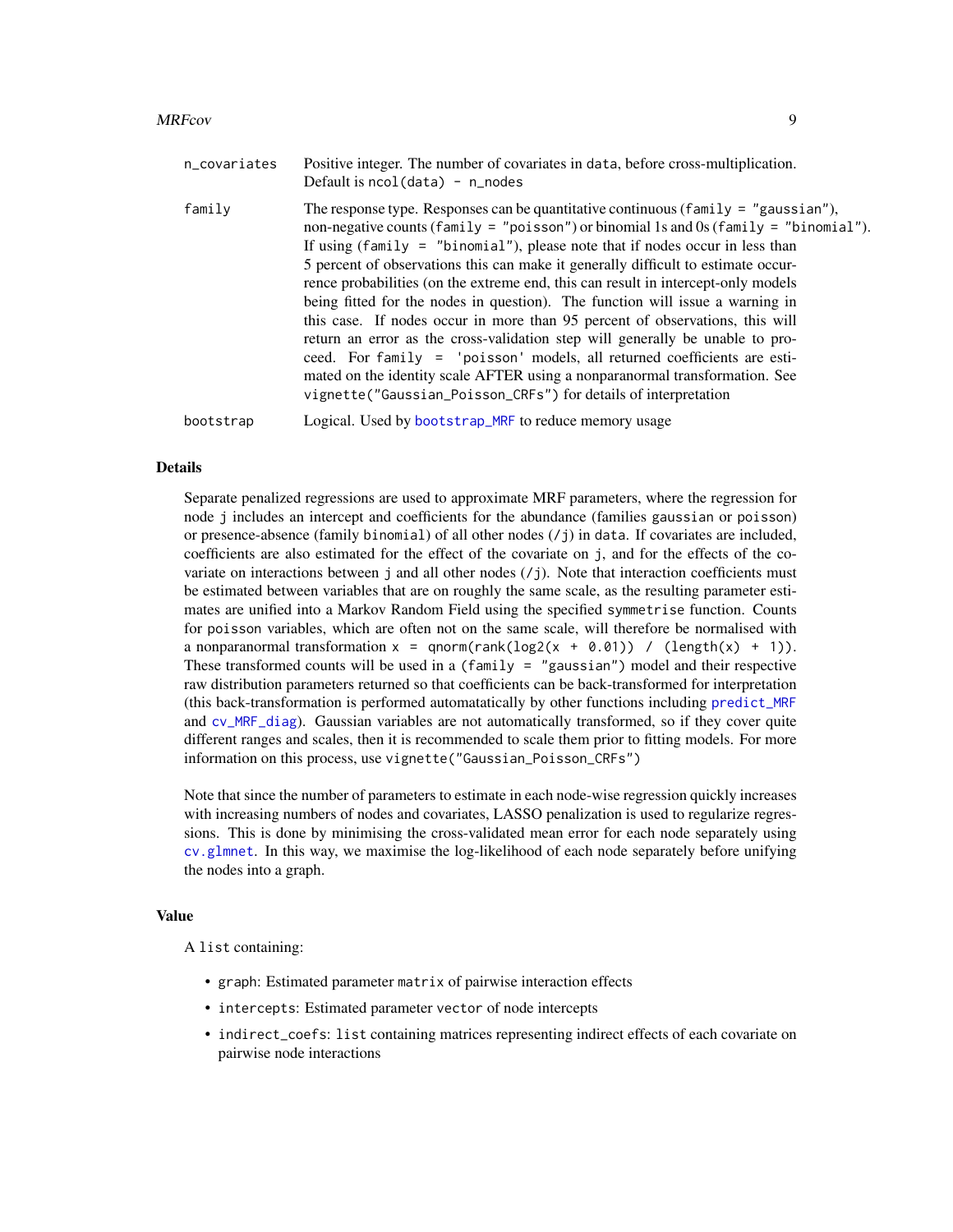- <span id="page-9-0"></span>• direct\_coefs: matrix of direct effects of each parameter on each outcome node. For family = 'binomial' models, all coefficients are estimated on the logit scale.
- param\_names: Character string of covariate parameter names
- mod\_type: A character stating the type of model that was fit (used in other functions)
- mod\_family: A character stating the family of model that was fit (used in other functions)
- poiss\_sc\_factors: A matrix of the estimated negative binomial or poisson parameters for each raw node variable (only returned if family = "poisson"). These are needed for converting coefficients back to their original distribution, and are used for prediction purposes only

#### References

Ising, E. (1925). Beitrag zur Theorie des Ferromagnetismus. Zeitschrift für Physik A Hadrons and Nuclei, 31, 253-258.

Cheng, J., Levina, E., Wang, P. & Zhu, J. (2014). A sparse Ising model with covariates. (2012). Biometrics, 70, 943-953.

Clark, NJ, Wells, K and Lindberg, O. Unravelling changing interspecific interactions across environmental gradients using Markov random fields. (2018). Ecology doi: 10.1002/ecy.2221 [Full](http://nicholasjclark.weebly.com/uploads/4/4/9/4/44946407/clark_et_al-2018-ecology.pdf) [text here.](http://nicholasjclark.weebly.com/uploads/4/4/9/4/44946407/clark_et_al-2018-ecology.pdf)

Sutton C, McCallum A. An introduction to conditional random fields. Foundations and Trends in Machine Learning 4, 267-373.

#### See Also

Cheng et al. (2014), Sutton & McCallum (2012) and Clark et al. (2018) for overviews of Conditional Random Fields. See [cv.glmnet](#page-0-0) for details of cross-validated optimization using LASSO penalty. Worked examples to showcase this function can be found using vignette("Bird\_Parasite\_CRF") and vignette("Gaussian\_Poisson\_CRFs")

#### Examples

```
data("Bird.parasites")
CRFmod <- MRFcov(data = Bird.parasites, n_nodes = 4, family = 'binomial')
```
<span id="page-9-1"></span>MRFcov\_spatial *Spatially structured Markov Random Fields with covariates*

#### Description

This function calls the [MRFcov](#page-7-1) function to fit separate penalized regressions for each node and approximate parameters of Markov Random Fields (MRF) graphs. Supplied GPS coordinates are used to account for spatial autocorrelation via Gaussian Process spatial regression splines.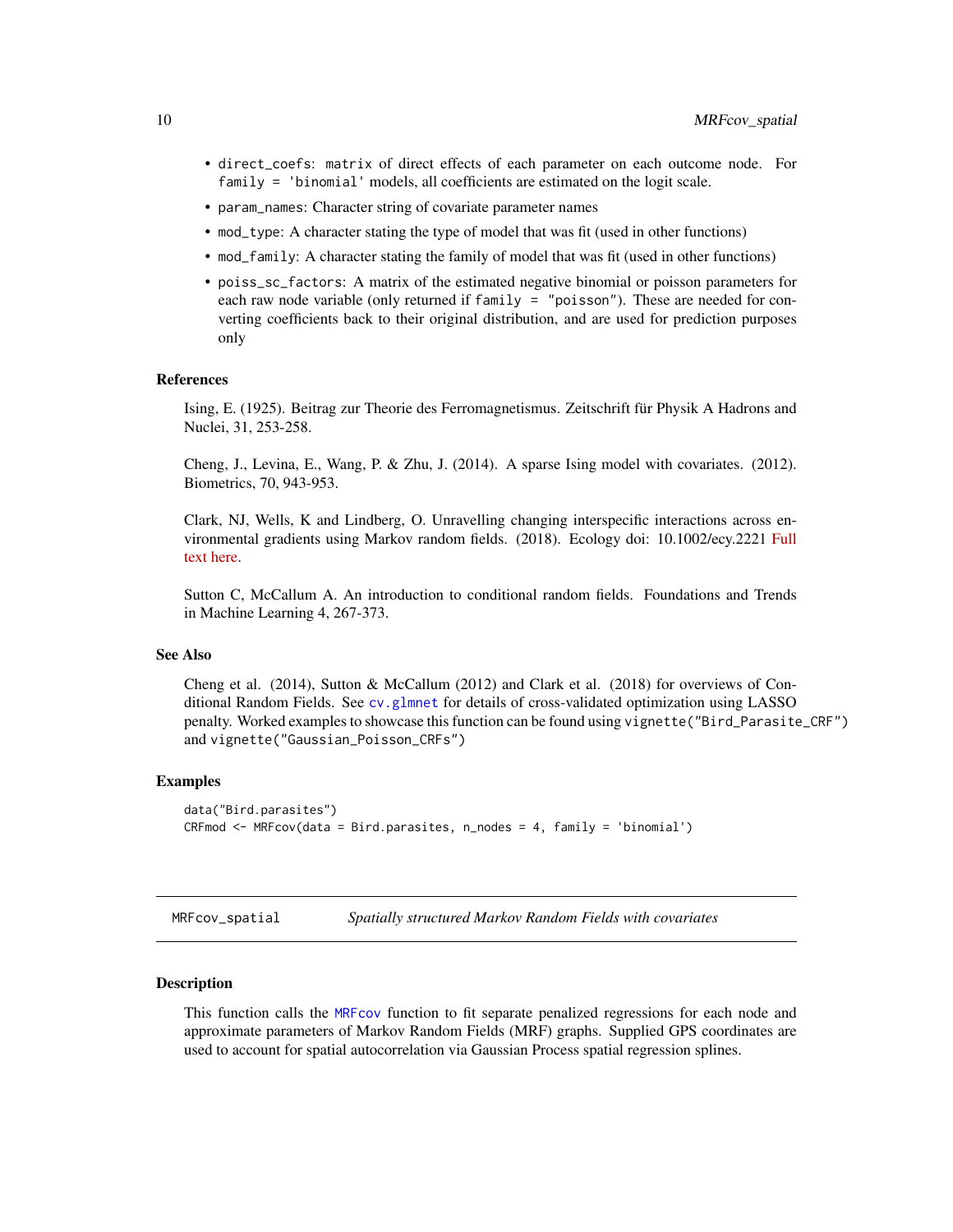### <span id="page-10-0"></span>Usage

```
MRFcov_spatial(data, symmetrise, prep_covariates, n_nodes, n_cores,
 n_covariates, family, coords, bootstrap = FALSE)
```

| data            | A dataframe. The input data where the n_nodes left-most variables are vari-<br>ables that are to be represented by nodes in the graph                                                                                                                                                                                                                                                                                                                                                                                                                                                                                                                                                                                                                                                                                                                                                                                     |
|-----------------|---------------------------------------------------------------------------------------------------------------------------------------------------------------------------------------------------------------------------------------------------------------------------------------------------------------------------------------------------------------------------------------------------------------------------------------------------------------------------------------------------------------------------------------------------------------------------------------------------------------------------------------------------------------------------------------------------------------------------------------------------------------------------------------------------------------------------------------------------------------------------------------------------------------------------|
| symmetrise      | The method to use for symmetrising corresponding parameter estimates (which<br>are taken from separate regressions). Options are min (take the coefficient with<br>the smallest absolute value), max (take the coefficient with the largest absolute<br>value) or mean (take the mean of the two coefficients). Default is mean                                                                                                                                                                                                                                                                                                                                                                                                                                                                                                                                                                                           |
| prep_covariates |                                                                                                                                                                                                                                                                                                                                                                                                                                                                                                                                                                                                                                                                                                                                                                                                                                                                                                                           |
|                 | Logical. If TRUE, covariate columns will be cross-multiplied with nodes to prep<br>the dataset for MRF models. Note this is only useful when additional covariates<br>are provided. Therefore, if n_nodes < ncol(data), default is TRUE. Otherwise,<br>default is FALSE. See prep_MRF_covariates for more information                                                                                                                                                                                                                                                                                                                                                                                                                                                                                                                                                                                                     |
| n_nodes         | Positive integer. The index of the last column in data which is represented by<br>a node in the final graph. Columns with index greater than n_nodes are taken<br>as covariates. Default is the number of columns in data, corresponding to no<br>additional covariates                                                                                                                                                                                                                                                                                                                                                                                                                                                                                                                                                                                                                                                   |
| n_cores         | Positive integer. The number of cores to spread the job across using makePSOCKcluster.<br>Default is 1 (no parallelisation)                                                                                                                                                                                                                                                                                                                                                                                                                                                                                                                                                                                                                                                                                                                                                                                               |
| n_covariates    | Positive integer. The number of covariates in data, before cross-multiplication.<br>Default is $ncol(data) - n nodes$                                                                                                                                                                                                                                                                                                                                                                                                                                                                                                                                                                                                                                                                                                                                                                                                     |
| family          | The response type. Responses can be quantitative continuous ( $family = "gaussian",$<br>non-negative counts (family = "poisson") or binomial 1s and 0s (family = "binomial").<br>If using $(family = "binomial"),$ please note that if nodes occur in less than<br>5 percent of observations this can make it generally difficult to estimate occur-<br>rence probabilities (on the extreme end, this can result in intercept-only models<br>being fitted for the nodes in question). The function will issue a warning in<br>this case. If nodes occur in more than 95 percent of observations, this will<br>return an error as the cross-validation step will generally be unable to pro-<br>ceed. For family = 'poisson' models, all returned coefficients are esti-<br>mated on the identity scale AFTER using a nonparanormal transformation. See<br>vignette("Gaussian_Poisson_CRFs") for details of interpretation |
| coords          | A two-column dataframe (with $nrow(cords) == nrow(data)$ ) represent-<br>ing the spatial coordinates of each observation in data. Ideally, these coor-<br>dinates will represent Latitude and Longitude GPS points for each observa-<br>tion. The coordinates are used to create smoothed spatial regression splines via<br>smooth.construct2. Here, the basis dimension of the smoothed term is chosen<br>based on the number of unique GPS coordinates in coords. If this number is<br>less than 100, then this number is used. If the number of unique coordiantes<br>is more than 100, a value of 100 is used (this parameter needs to be large in<br>order to ensure enough degrees of freedom for estimating 'wiggliness' of the<br>smooth term; see choose. k for details). These splines will be included in each                                                                                                 |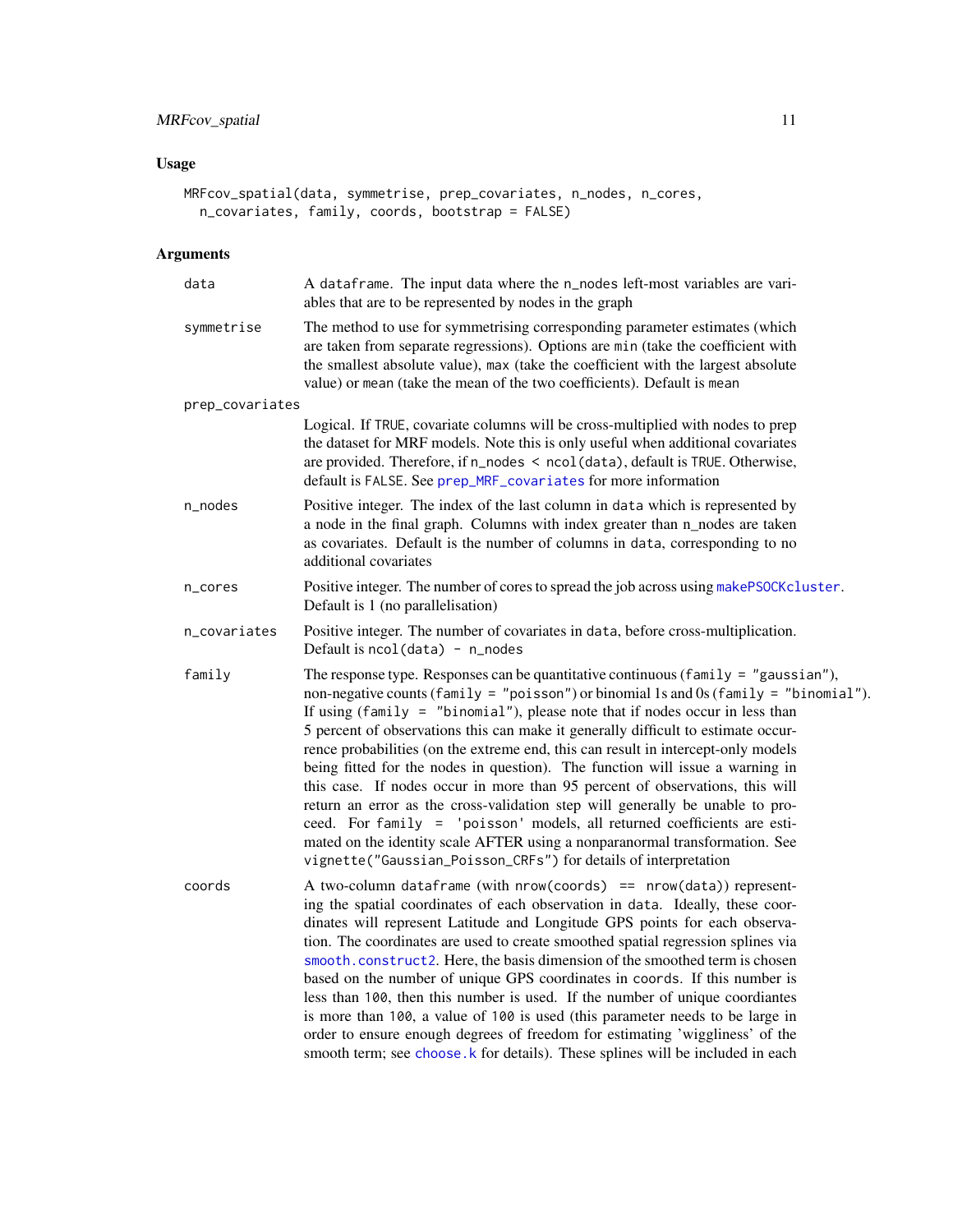<span id="page-11-0"></span>

|           | node-wise regression as additional penalized covariates. This ensures that re-       |
|-----------|--------------------------------------------------------------------------------------|
|           | sulting node interaction parameters are estimated after accounting for possible      |
|           | spatial autocorrelation. Note that interpretation of spatial autocorrelation is dif- |
|           | ficult, and so it is recommended to compare predictive capacities spatial and        |
|           | non-spatial CRFs through the predict_MRF function                                    |
| bootstrap | Logical. Used by bootstrap_MRF to reduce memory usage                                |

#### Value

A list of all elements contained in a returned [MRFcov](#page-7-1) object, with the inclusion of a dataframe called mrf\_data. This contains all prepped covariates including the added spatial regression splines, and should be used as data when generating predictions via [predict\\_MRF](#page-13-1) or [predict\\_MRFnetworks](#page-14-1)

#### References

Kammann, E. E. and M.P. Wand (2003) Geoadditive Models. Applied Statistics 52(1):1-18.

#### See Also

See [smooth.construct2](#page-0-0) and [smooth.construct.gp.smooth.spec](#page-0-0) for details of Gaussian process spatial regression splines. Worked examples to showcase this function can be found using vignette("Bird\_Parasite\_CRF")

#### Examples

```
data("Bird.parasites")
Latitude <- sample(seq(120, 140, length.out = 100), nrow(Bird.parasites), TRUE)
Longitude <- sample(seq(-19, -22, length.out = 100), nrow(Bird.parasites), TRUE)
coords <- data.frame(Latitude = Latitude, Longitude = Longitude)
CRFmod_spatial <- MRFcov_spatial(data = Bird.parasites, n_nodes = 4,
                                family = 'binomial', coords = coords)
```
plotMRF\_hm *Plot MRF interaction parameters as a heatmap*

#### Description

This function uses outputs from fitted [MRFcov](#page-7-1) and [bootstrap\\_MRF](#page-2-1) models to plot a heatmap of node interaction coefficients.

#### Usage

plotMRF\_hm(MRF\_mod, node\_names, main, plot\_observed\_vals, data)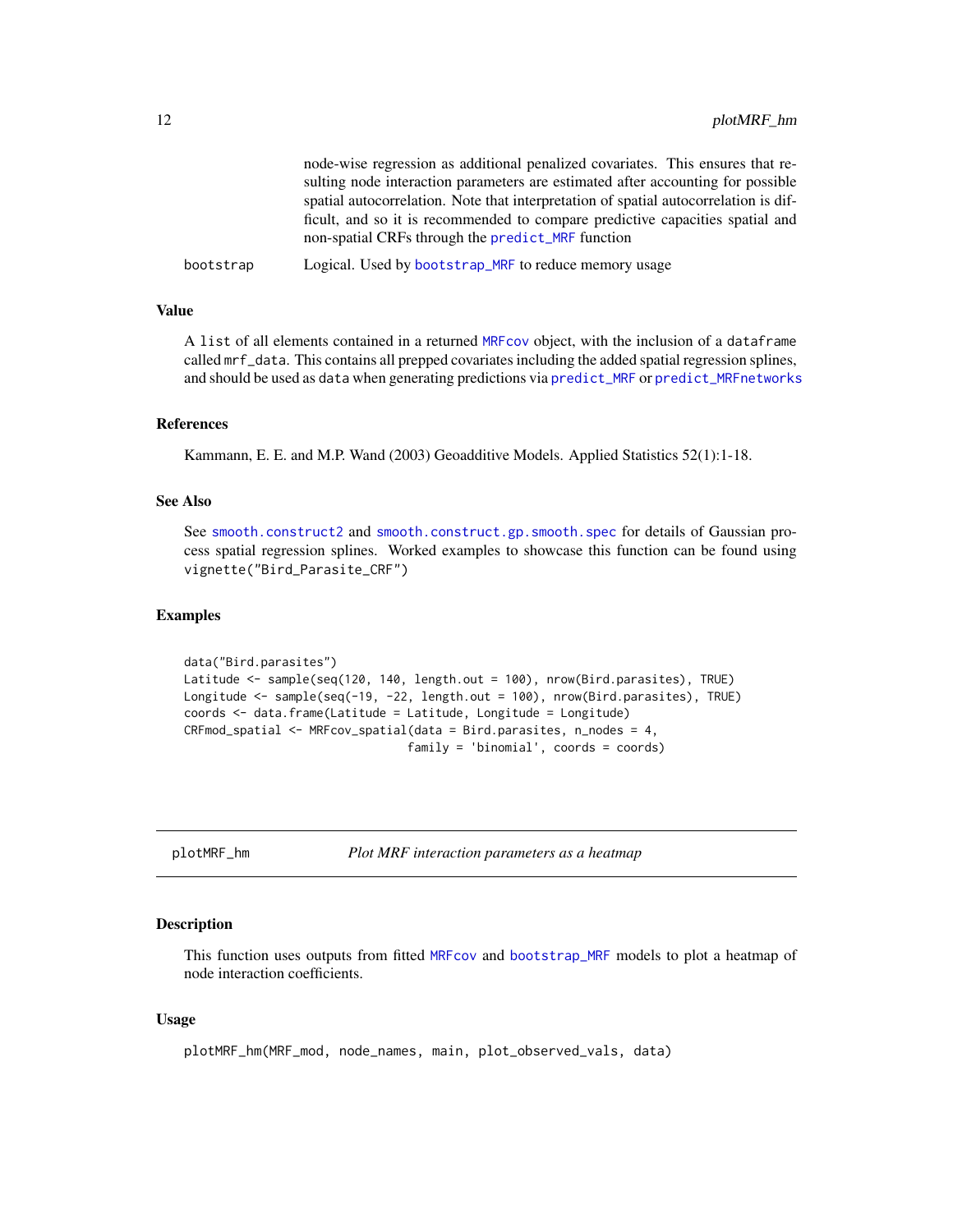#### <span id="page-12-0"></span>plotMRF\_hm 13

#### **Arguments**

| MRF_mod            | A fitted MRF cov or bootstrap_MRF object                                                                                                                                                                                                                                                                                                                                          |  |
|--------------------|-----------------------------------------------------------------------------------------------------------------------------------------------------------------------------------------------------------------------------------------------------------------------------------------------------------------------------------------------------------------------------------|--|
| node_names         | A character vector of species names for axis labels. Default is to use rownames<br>from the MRFcov\$graph slot                                                                                                                                                                                                                                                                    |  |
| main               | An optional character title for the plot                                                                                                                                                                                                                                                                                                                                          |  |
| plot_observed_vals |                                                                                                                                                                                                                                                                                                                                                                                   |  |
|                    | Logical. If TRUE and the family of the fitted MRF cov model is 'binomial', then<br>raw observed occurrence and co-occurrence values will be extracted from data<br>and overlaid on the resulting heatmap. Note, this option is not available for<br>bootstrap_MRF models                                                                                                          |  |
| data               | Optional dataframe containing the input data where the left-most columns rep-<br>resent binary occurrences of species that are represented by nodes in the graph.<br>This call is only necessary if users wish to overlay raw observed occurrence<br>and co-occurrence values on the heatmap of node interaction coefficients (only<br>avaiable for $family = 'binomial'$ models) |  |

#### Details

Interaction parameters from MRF\_mod are plotted as a heatmap, where red colours indicate positive interactions and blue indicate negative interactions. If plot\_observed\_vals == TRUE, raw observed values of single occurrences (on the diagonal) and co-occurrences for each species in data are overlaid on the plot (only avaiable for family = 'binomial' models). Note, this option is not available for bootstrap\_MRF models

#### Value

A ggplot2 object

#### See Also

[MRFcov](#page-7-1) [bootstrap\\_MRF](#page-2-1)

```
data("Bird.parasites")
CRFmod <- MRFcov(data = Bird.parasites, n_nodes = 4, family = 'binomial')
plotMRF_hm(MRF_mod = CRFmod)
plotMRF_hm(MRF_mod = CRFmod, plot_observed_vals = TRUE, data = Bird.parasites)
#To plot as an igraph network instead, we can simply extract the adjacency matrix
```

```
net <- igraph::graph.adjacency(CRFmod$graph, weighted = TRUE, mode = "undirected")
igraph::plot.igraph(net, layout = igraph::layout.circle,
                  edge.width = abs(igraph::E(net)$weight),
                  edge.color = ifelse(igraph::E(net)$weight < 0, 'blue', 'red'))
```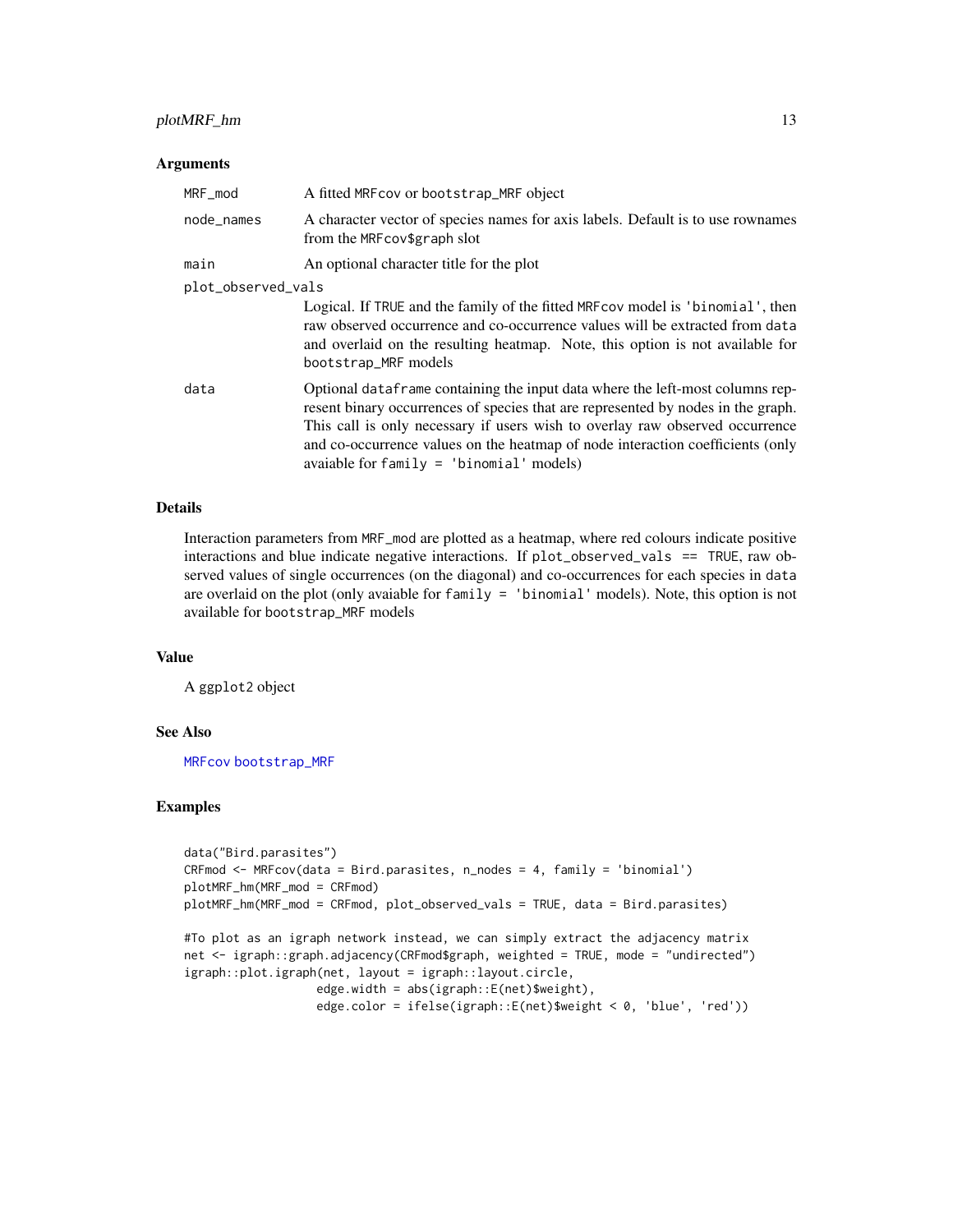#### Description

This function calculates linear predictors for node observations using coefficients from an [MRFcov](#page-7-1) or [MRFcov\\_spatial](#page-9-1) object.

#### Usage

```
predict_MRF(data, MRF_mod, prep_covariates = TRUE, n_cores)
```
#### Arguments

| data            | Dataframe. The input data to be predicted, where the n_nodes left-most vari-<br>ables are are variables that are represented by nodes in the graph from the<br>MRF mod model. Colnames from this sample dataset must exactly match the<br>colnames in the dataset that was used to fit the MRF mod |  |
|-----------------|----------------------------------------------------------------------------------------------------------------------------------------------------------------------------------------------------------------------------------------------------------------------------------------------------|--|
| MRF_mod         | A fitted MRF cov or MRF cov_spatial model object                                                                                                                                                                                                                                                   |  |
| prep_covariates |                                                                                                                                                                                                                                                                                                    |  |
|                 | Logical flag stating whether to prep the dataset by cross-multiplication (TRUE by<br>default; FALSE when used in other functions)                                                                                                                                                                  |  |
| n_cores         | Positive integer stating the number of processing cores to split the job across.<br>Default is 1 (no parallelisation)                                                                                                                                                                              |  |

#### Details

Observations for nodes in data are predicted using linear predictions from MRF\_mod. If family = "binomial", a second element containing binary predictions for nodes is returned. Note that predicting values for unobserved locations using a spatial MRF is not currently supported

#### Value

A matrix containing predictions for each observation in data. If family = "binomial", a second element containing binary predictions for nodes is returned.

### References

Clark, NJ, Wells, K and Lindberg, O. Unravelling changing interspecific interactions across environmental gradients using Markov random fields. (2018). Ecology doi: 10.1002/ecy.2221 [Full text](http://nicholasjclark.weebly.com/uploads/4/4/9/4/44946407/clark_et_al-2018-ecology.pdf) [here.](http://nicholasjclark.weebly.com/uploads/4/4/9/4/44946407/clark_et_al-2018-ecology.pdf)

### See Also

[MRFcov](#page-7-1), [cv\\_MRF\\_diag](#page-4-2)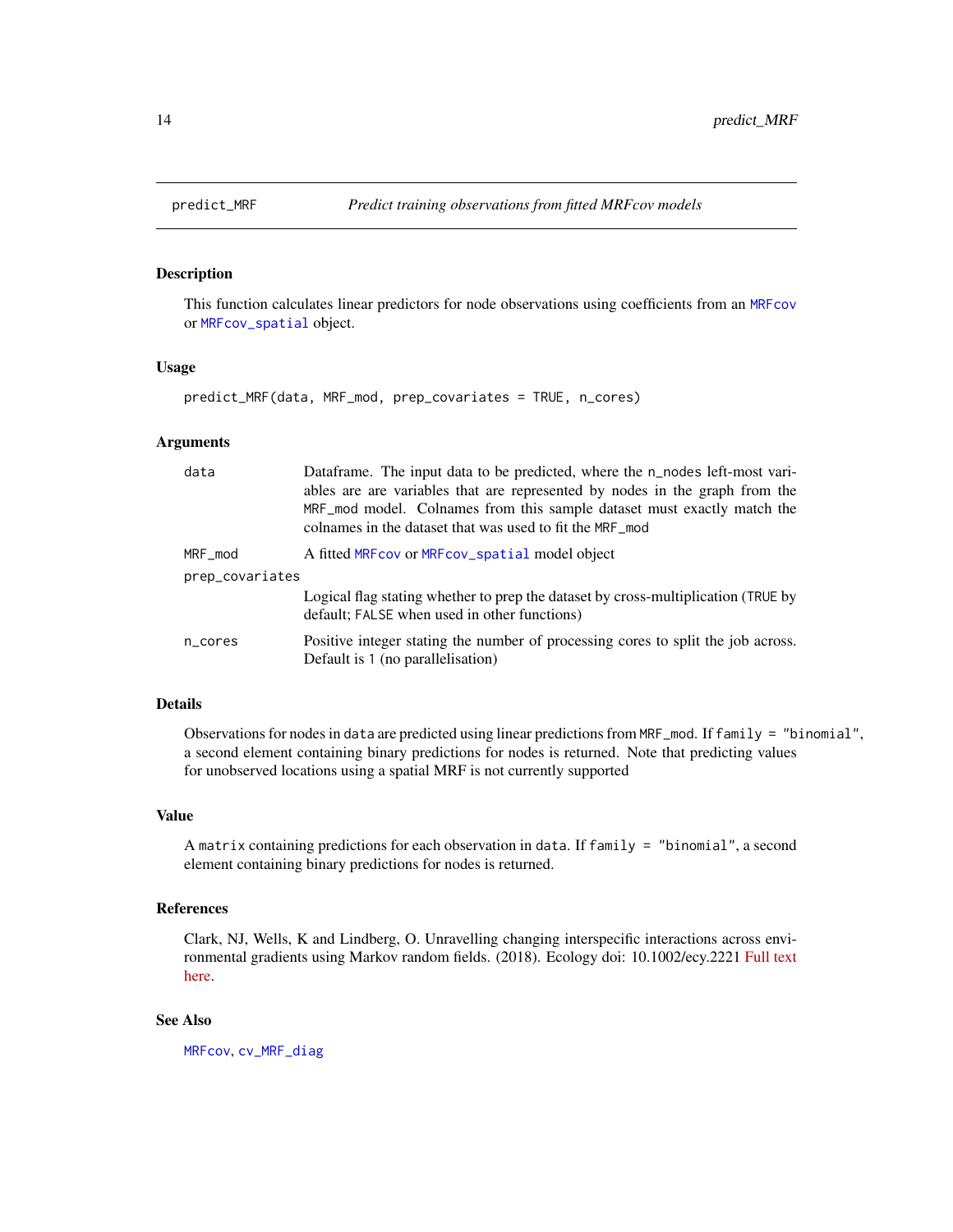#### <span id="page-14-0"></span>predict\_MRFnetworks 15

#### Examples

```
data("Bird.parasites")
# Fit a model to a subset of the data (training set)
CRFmod <- MRFcov(data = Bird.parasites[1:300, ], n_nodes = 4, family = "binomial")
# If covariates are included, prep the dataset for gathering predictions
prepped_pred <- prep_MRF_covariates(Bird.parasites[301:nrow(Bird.parasites), ], n_nodes = 4)
# Predict occurrences for the remaining subset (test set)
predictions <- predict_MRF(data = prepped_pred, MRF_mod = CRFmod)
# Visualise predicted occurrences for nodes in the test set
predictions$Binary_predictions
# Predicting spatial MRFs requires the user to supply the spatially augmented dataset
data("Bird.parasites")
Latitude <- sample(seq(120, 140, length.out = 100), nrow(Bird.parasites), TRUE)
Longitude <- sample(seq(-19, -22, length.out = 100), nrow(Bird.parasites), TRUE)
coords <- data.frame(Latitude = Latitude, Longitude = Longitude)
CRFmod_spatial <- MRFcov_spatial(data = Bird.parasites, n_nodes = 4,
                                family = 'binomial', coords = coords)
predictions <- predict_MRF(data = CRFmod_spatial$mrf_data,
                          prep_covariates = FALSE,
                          MRF_mod = CRFmod_spatial)
```
<span id="page-14-1"></span>

| predict_MRFnetworks | Extract predicted network metrics for observations in a given dataset |
|---------------------|-----------------------------------------------------------------------|
|                     | using equations from a fitted MRF cov object                          |

#### Description

This function uses outputs from fitted [MRFcov](#page-7-1) and [bootstrap\\_MRF](#page-2-1) models to generate linear predictions for each observation in data and calculate probabilistic network metrics from weighted adjacency matrices.

#### Usage

```
predict_MRFnetworks(data, MRF_mod, cutoff, omit_zeros, metric,
  cached_predictions = NULL, prep_covariates, n_cores)
```

| data    | Dataframe. The sample data where the left-most variables are variables that are |
|---------|---------------------------------------------------------------------------------|
|         | represented by nodes in the graph. Colnames from this sample dataset must       |
|         | exactly match the colnames in the dataset that was used to fit the MRF_mod      |
| MRF mod | A fitted MRF cov or bootstrap_MRF object                                        |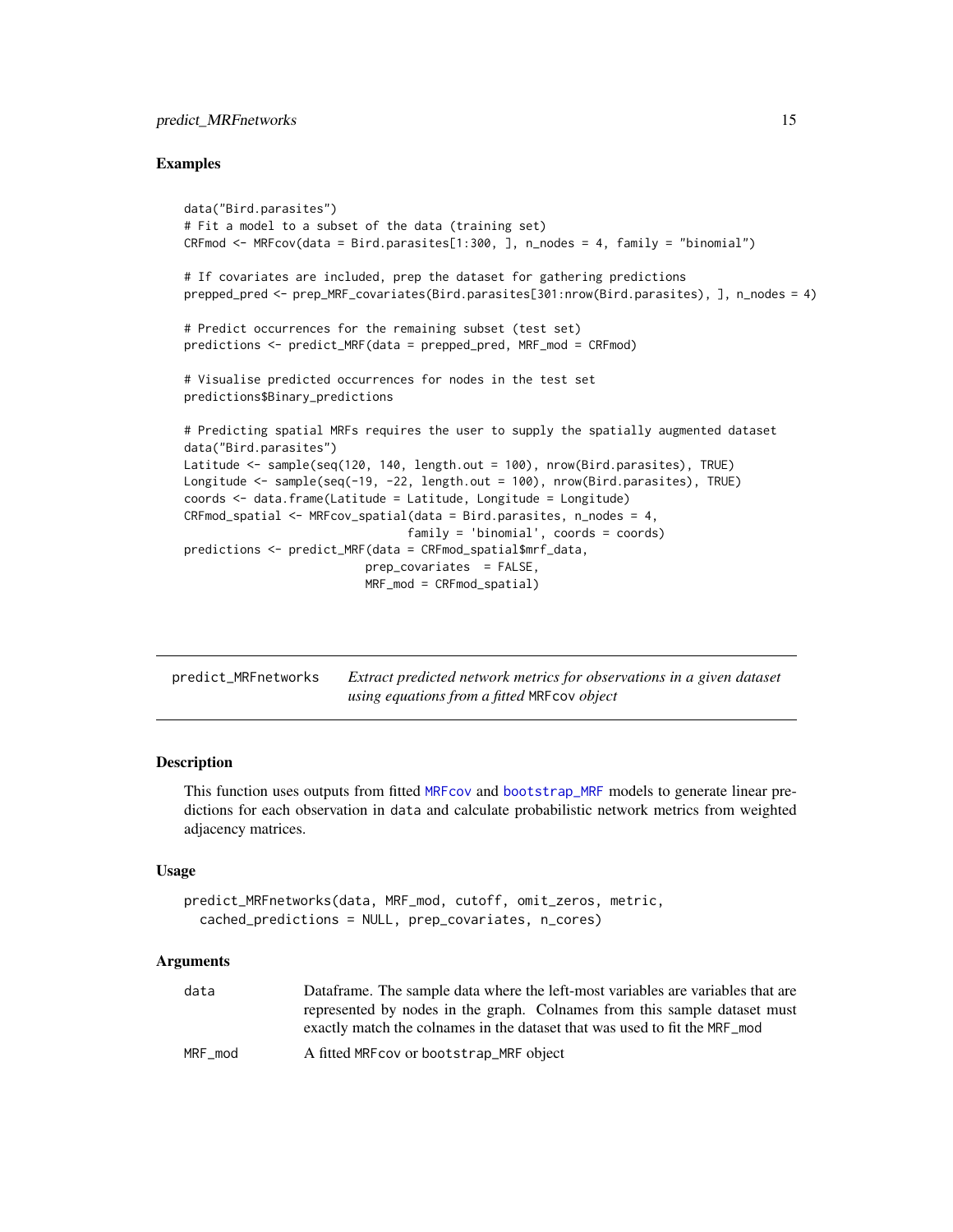<span id="page-15-0"></span>

| cutoff             | Single numeric value specifying the linear prediction threshold. Species whose<br>linear prediction is below this level for a given observation in data will be con-<br>sidered absent, meaning they cannot participate in community networks. Default<br>is 0.5 for family $==$ 'binomial' or 0 for other families |
|--------------------|---------------------------------------------------------------------------------------------------------------------------------------------------------------------------------------------------------------------------------------------------------------------------------------------------------------------|
| omit_zeros         | Logical. If TRUE, each species will not be considered to participate in community<br>networks for observations in which that species was not observed in data. If<br>FALSE, the species is still considered to have possibly occurred, based on the<br>linear prediction for that observation. Default is FALSE     |
| metric             | The network metric to be calculated for each observation in data. Recognised<br>values are: "degree", "eigencentrality", or "betweenness", or leave blank<br>to instead return a list of adjacency matrices                                                                                                         |
| cached_predictions |                                                                                                                                                                                                                                                                                                                     |
|                    | Use if providing stored predictions from predict_MRF to prevent unneccessary<br>replication. Default is to calculate predictions first and then calculate network<br>metrics                                                                                                                                        |
| prep_covariates    |                                                                                                                                                                                                                                                                                                                     |
|                    | Logical flag stating whether to prep the dataset by cross-multiplication (TRUE by<br>default; use FALSE for predicting networks from MRFcov_spatial objects)                                                                                                                                                        |
| n_cores            | Positive integer stating the number of processing cores to split the job across.<br>Default is 1 (no parallelisation)                                                                                                                                                                                               |

#### Details

Interaction parameters are predicted for each observation in data and then converted into a weighted, undirected adjacency matrix using [graph.adjacency](#page-0-0). Note that the network is probabilistic, as node occurrences/abundances are predicted using fitted model equations from MRF\_mod. If a linear prediction for a given observation falls below the user-specified cutoff, the node is considered absent from the community and cannot participate in the network. After correcting for the linear predictions, the specified network metric (degree centrality, eigencentrality, or betweenness) for each observation in data is then calculated and returned in a matrix. If metric is not supplied, the weighted, undirected adjacency matrices are returned in a list

#### Value

Either a matrix with nrow = nrow(data), containing each species' predicted network metric at each observation in data, or a list with length = nrow(data) containing the weighted, undirected adjacency matrix predicted at each observation in data

#### See Also

[MRFcov](#page-7-1), [bootstrap\\_MRF](#page-2-1), [degree](#page-0-0), [eigen\\_centrality](#page-0-0), [betweenness](#page-0-0)

```
data("Bird.parasites")
CRFmod \leq MRFcov(data = Bird.parasites, n nodes = 4,family = "binomial")
predict_MRFnetworks(data = Bird.parasites[1:200, ],
                  MRF_mod = CRFmod, metric = "degree",
```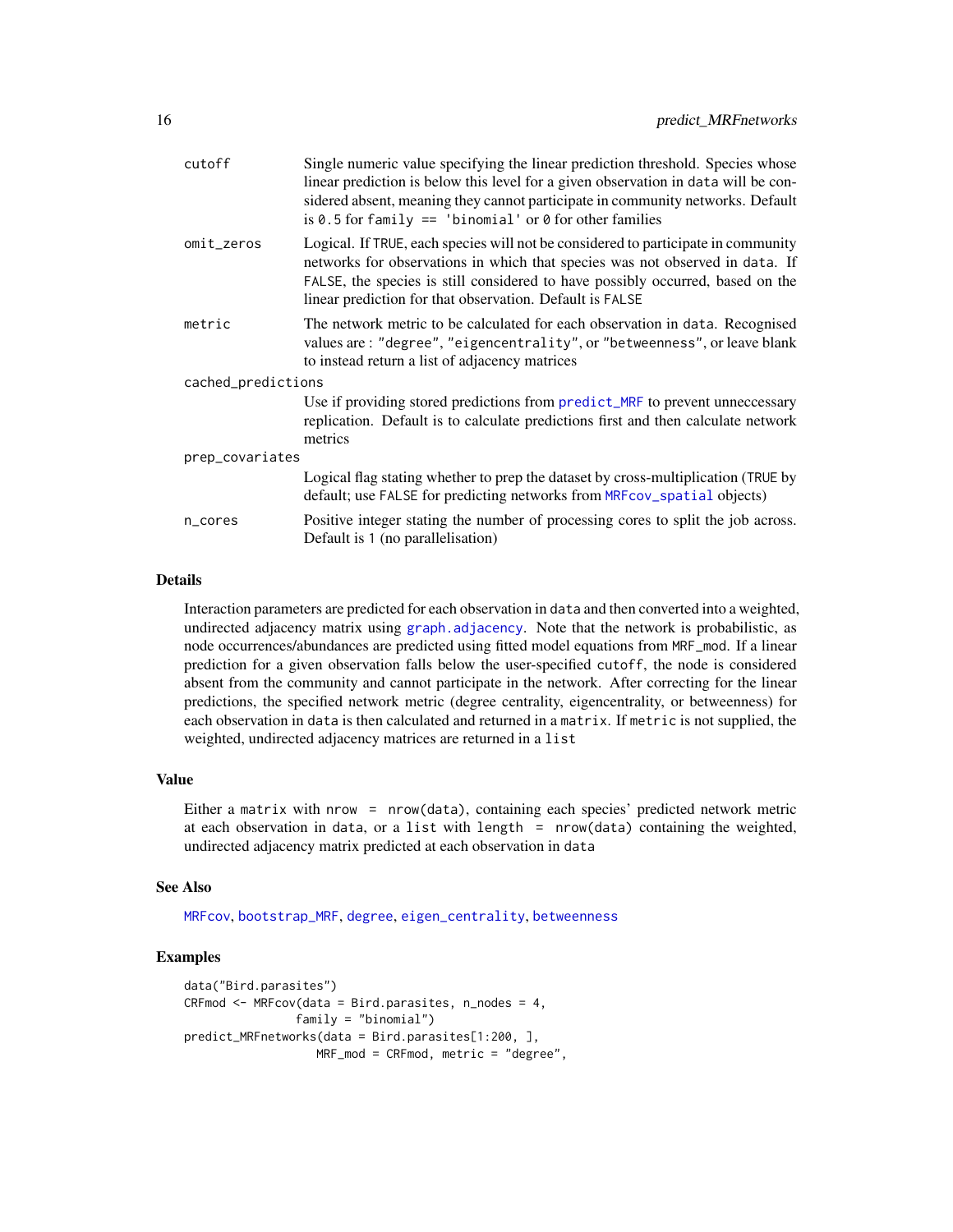$cutoff = 0.25$ 

<span id="page-16-1"></span><span id="page-16-0"></span>prep\_MRF\_covariates *Cross-multiply response and covariate variables*

#### Description

This function performs the cross-multiplication necessary for prepping datasets to be used in [MRFcov](#page-7-1) models. This function is called by several of the functions within the package.

#### Usage

```
prep_MRF_covariates(data, n_nodes)
```
#### Arguments

| data    | Dataframe. The input data where the n_nodes left-most variables are outcome<br>variables to be represented by nodes in the graph                                                                                                                                 |
|---------|------------------------------------------------------------------------------------------------------------------------------------------------------------------------------------------------------------------------------------------------------------------|
| n_nodes | Integer. The index of the last column in data which is represented by a node in<br>the final graph. Columns with index greater than n_nodes are taken as covari-<br>ates. Default is the number of columns in data, corresponding to no additional<br>covariates |

#### Details

Observations of nodes (species) in data are prepped for MRFcov analysis by multiplication. This function is not designed to be called directly, but is used by other functions in the package (namely [MRFcov](#page-7-1), [MRFcov\\_spatial](#page-9-1), [cv\\_MRF\\_diag](#page-4-2), and [bootstrap\\_MRF](#page-2-1))

#### Value

Dataframe of the prepped response and covariate variables necessary for input in [MRFcov](#page-7-1) models